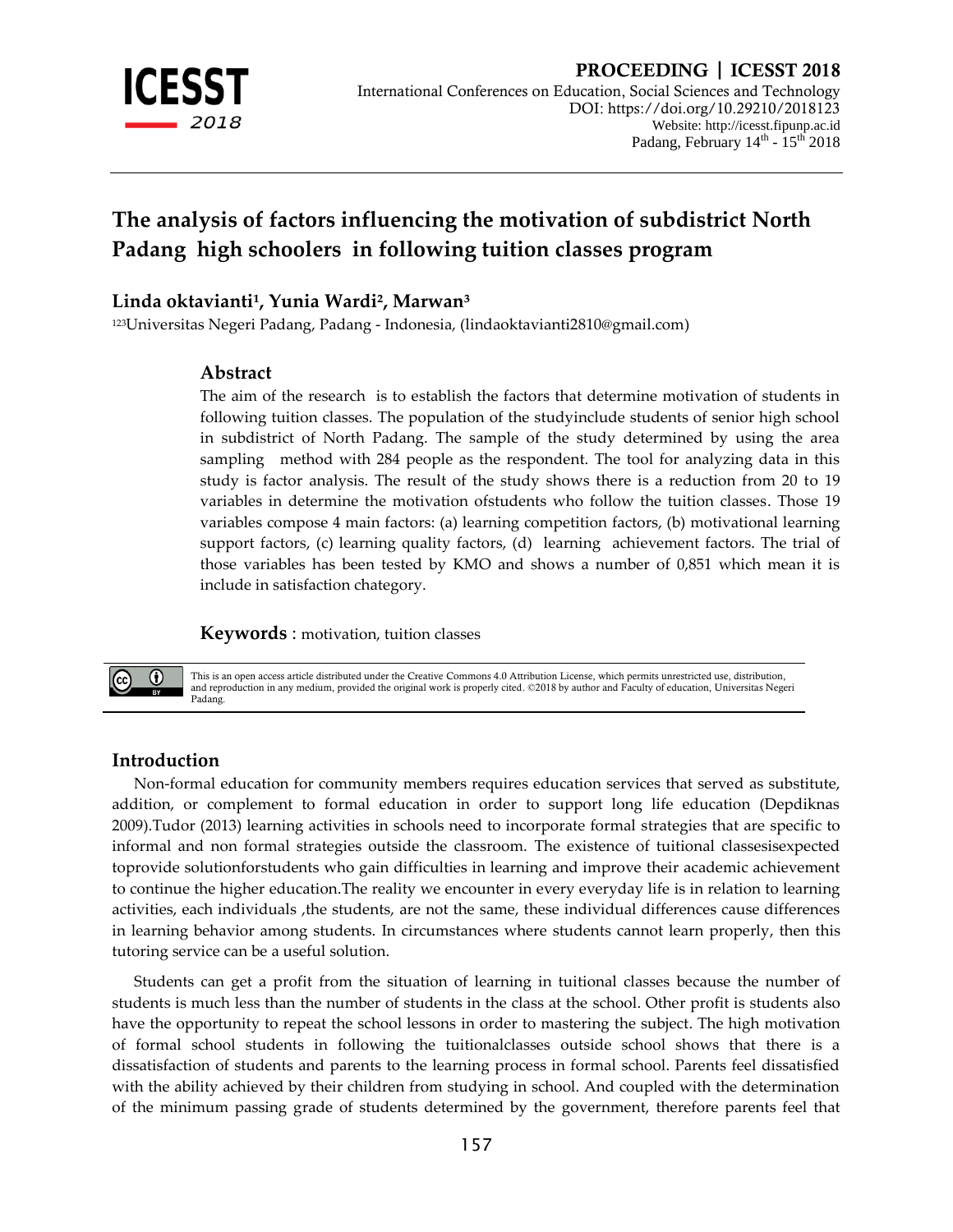students need to add hours of study outside of study hours in formal schools. Therefore schools should improve their services to students so that students do not need to seek additional lesson outside school to follow the tuitional classes in order to keep their achievements through the material provided with the tuitional classes which used new and innovative methods. Teachers and schools should be able to change their learning styles to be more fun and provide better educational services so that students' rights are not left behind. To improve the quality of Indonesian human resources in the field of high school education, the government raises the standard of high school graduates every year called as SKL (Graduates Competency Standards), with the provisions of high school graduation standards to pass the National Examination (UN) that going higher and the higher competition for seats in favorite State College (PTN), many students who feel anxious about it trying to find additional places to study outside the school hours such as the Tutoring Institute (LBB) by expecting that later on they passed the final examination (UN) with a high value above the SKL provisions and pass SNMPTN and SBMPTN at the desired PTN.

The result of initial observations that researcher done in state senior high school of north Padang district especially at SMAN 1 Padang and SMAN 3 Padang showed several factors that influence students to follow the tuitional classes program from various institution in Padang city, one of the reason among other is to achive a better grade in school and achieve the KKM and SKL in national examination. Based on the observation, SKL for national examination has increased from year to year which indicates the increasing quality of students graduation standart fom years to years. It is as expected gives effect to students to fight in a higher level. If the student gets a score below the SKL then they will experience various failure in undergoing further education process such as failing to finish school and repeat the next year exam then they will failed to continue their study in colledge. However students motive not onlybased on the SKL some of them expecting a supperior value from their friends.

The description of the number of students attending the tutoring program can be seen in table 1.1 and table 1.2

| <b>Classes</b> | Number of | Number of students          | Percentage of Students who follow |
|----------------|-----------|-----------------------------|-----------------------------------|
|                | students  | following tuitional classes | tuitional classes                 |
| XII MIA 1      | 32        | 30                          | 93,75                             |
| XII MIA 2      | 32        | 27                          | 84.38                             |
| XII MIA 3      | 34        | 28                          | 82,35                             |
| XII MIA 4      | 33        | 27                          | 81,81                             |
| XII MIA 5      | 33        | 28                          | 84,84                             |
| XII MIA 6      | 32        | 26                          | 81,25                             |
| XII MIA 7      | 32        | 29                          | 90,63                             |
| XII MIA 8      | 33        | 26                          | 78,78                             |
| XII MIA 9      | 34        | 28                          | 82,35                             |
| XII IS         | 29        | 18                          | 62,06                             |

Table 1. Percentage of of of SMAN 1 Padang students grade XII who following tuitional

*Source : observation at SMAN 1 Padang 2017*

program.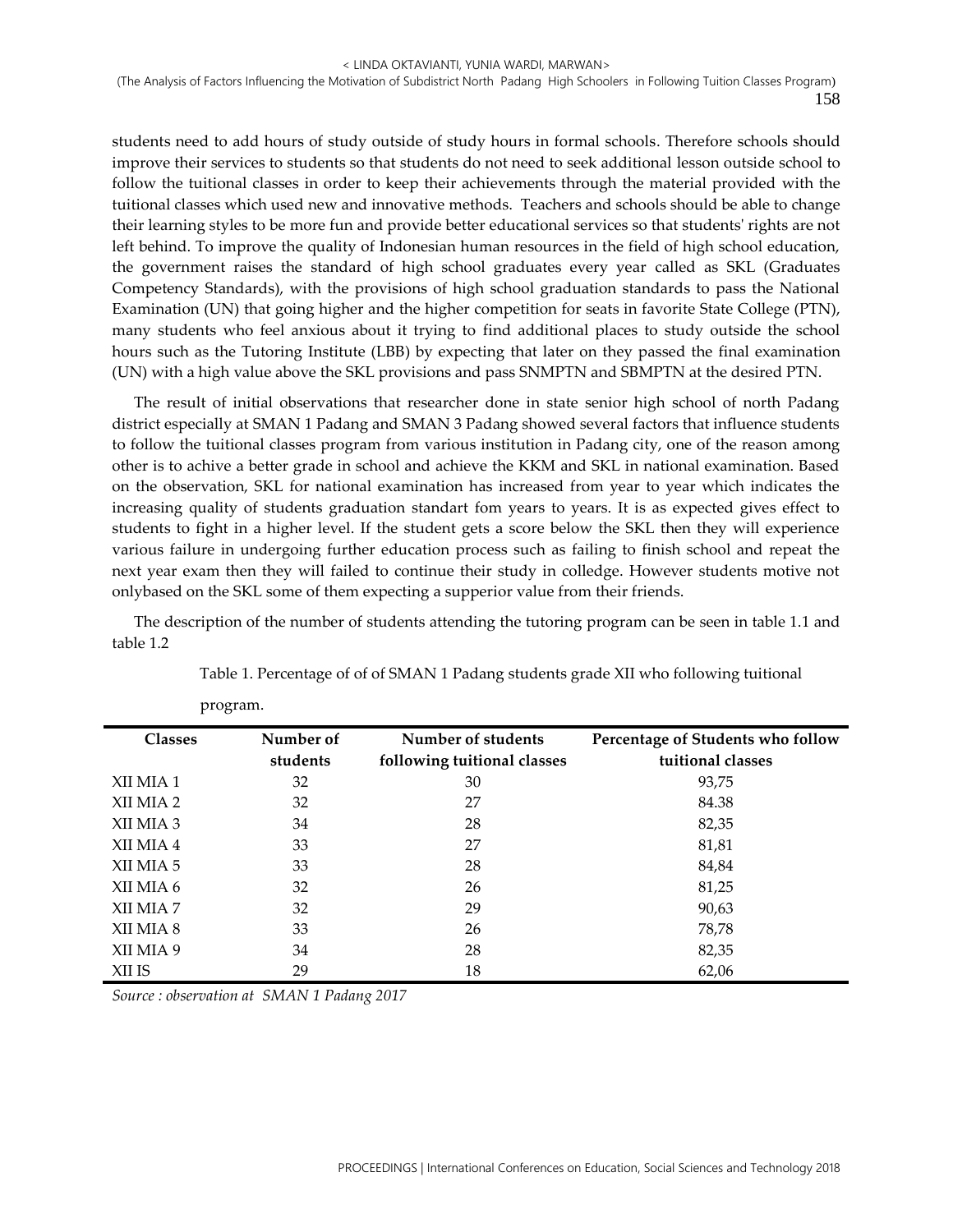| <b>Classes</b> | Number of<br>students | Number of students following<br>tuitional classes | Percentage of Students who<br>follow tuitional classes |
|----------------|-----------------------|---------------------------------------------------|--------------------------------------------------------|
| XII MIA 1      | 32                    | 29                                                | 90,63                                                  |
| XII MIA 2      | 33                    | 27                                                | 81,81                                                  |
| XII MIA 3      | 34                    | 28                                                | 82,35                                                  |
| XII MIA 4      | 32                    | 26                                                | 81,25                                                  |
| XII MIA 5      | 33                    | 29                                                | 87,88                                                  |
| XII MIA 6      | 34                    | 27                                                | 79,41                                                  |
| XII MIA 7      | 34                    | 27                                                | 79,41                                                  |
| XII IPS 1      | 26                    | 14                                                | 53,85                                                  |
| XII IPS 2      | 28                    | 16                                                | 57,14                                                  |

Table 2. Percentage of SMAN 3 students grade XII Padang who follow tuitional classes

*Source : observation at SMAN 1 Padang 2017*

From table 1.1 and 1.2 its seen that the percentage of senior high school students participation in Padang Utara sub-district shows that the motivation of participating tuition program is much higher in science students than social students. The average percentage of science student participation in each class ranges from 78.78% to 93.75%.While the participation of social students only 53.85% to 62.06%. So generaly more than 80% of science students follow the tuitional program and more than 50% of social students follow the program in the district of North Padang.

|  | Table 3. Percentage of SMAN 1 Padang students grade X and XI who following tuitional |  |
|--|--------------------------------------------------------------------------------------|--|
|--|--------------------------------------------------------------------------------------|--|

|                | л.<br>$\overline{\phantom{0}}$ |                                                   |                                                        |
|----------------|--------------------------------|---------------------------------------------------|--------------------------------------------------------|
| <b>Classes</b> | Number of<br>students          | Number of students following<br>tuitional classes | Percentage of Students who follow<br>tuitional classes |
| X1 MIA 1       | 32                             | 20                                                | 62,50                                                  |
| XI MIA 2       | 33                             | 18                                                | 54,54                                                  |
|                |                                |                                                   |                                                        |
| XI MIA 3       | 31                             | 15                                                | 48,38                                                  |
| XI MIA 4       | 32                             | 16                                                | 50.00                                                  |
| XI MIA 5       | 32                             | 17                                                | 53,13                                                  |
| XI MIA 6       | 33                             | 17                                                | 53,13                                                  |
| XI MIA 7       | 32                             | 19                                                | 59,37                                                  |
| XI MIA 8       | 31                             | 16                                                | 51,61                                                  |
| XI IPS         | 20                             | 8                                                 | 40,00                                                  |
| XMIA1          | 32                             | 16                                                | 50,00                                                  |
| X MIA 2        | 33                             | 16                                                | 50,00                                                  |
| X MIA 3        | 32                             | 14                                                | 43,75                                                  |
| X MIA 4        | 34                             | 14                                                | 41,17                                                  |
| XMIA 5         | 34                             | 15                                                | 44,11                                                  |
| XMIA 6         | 32                             | 16                                                | 50,00                                                  |
| X MIA 7        | 32                             | 15                                                | 46,87                                                  |
| X MIA 8        | 31                             | 15                                                | 48,39                                                  |
| X IPS          | 25                             | 7                                                 | 28,00                                                  |

program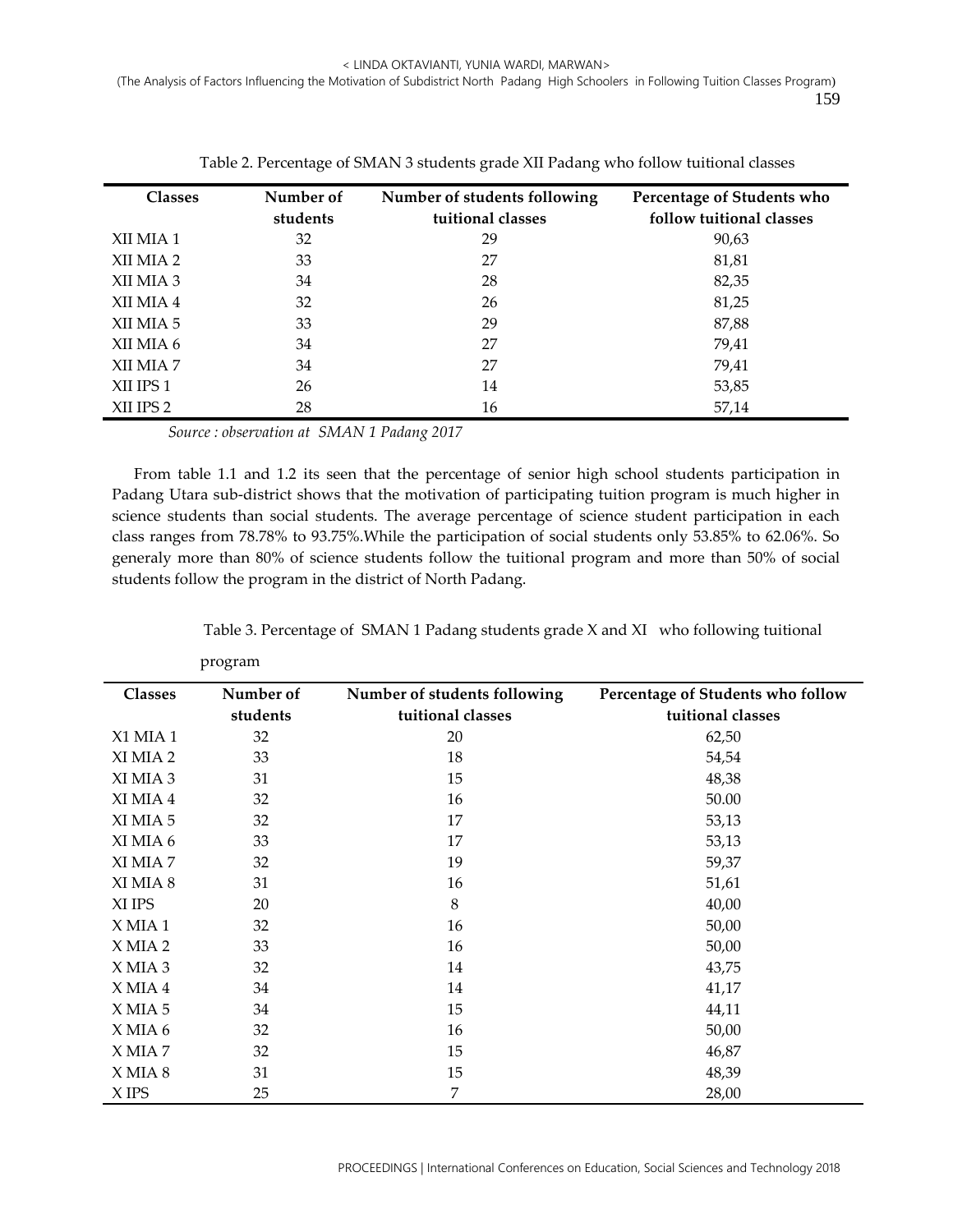| <b>Classes</b> | Number of students | Number of students following<br>tuitional classes | Percentage of Students who follow<br>tuitional classes |
|----------------|--------------------|---------------------------------------------------|--------------------------------------------------------|
| XI MIA 1       | 32                 | 15                                                | 46,88                                                  |
| XI MIA 2       | 33                 | 14                                                | 42,42                                                  |
| XI MIA 3       | 32                 | 13                                                | 40,63                                                  |
| XI MIA 4       | 31                 | 12                                                | 38,70                                                  |
| XI MIA 5       | 33                 | 12                                                | 36,36                                                  |
| XI MIA 6       | 32                 | 13                                                | 40,63                                                  |
| XI MIA 7       | 32                 | 13                                                | 40,63                                                  |
| XI IPS 1       | 30                 | 5                                                 | 16.67                                                  |
| XI IPS 2       | 29                 | 6                                                 | 20,69                                                  |
| X MIA 1        | 32                 | 14                                                | 43,75                                                  |
| X MIA 2        | 33                 | 13                                                | 39,39                                                  |
| X MIA 3        | 32                 | 12                                                | 37,50                                                  |
| $X$ MIA 4      | 31                 | 11                                                | 35,48                                                  |
| X MIA 5        | 30                 | 12                                                | 40,00                                                  |
| X MIA 6        | 31                 | 12                                                | 38,71                                                  |
| X MIA 7        | 32                 | 13                                                | 40,63                                                  |
| X MIA 8        | 33                 | 11                                                | 33,33                                                  |
| $X$ IPS 1      | 28                 | 6                                                 | 21,43                                                  |
| $X$ IPS 2      | 29                 | 5                                                 | 17,24                                                  |

Table 4. Percentage of SMAN 3 Padang students grade X and XI who follow tuitional classes

Source : Observation at SMAN 3 Padang

From table 1.3 and 1.4, the mean of studentparticipation (class X and XI science) in each class ranged from 35.48% to 62.50%. While the participation of social students (class X and XI) only 16.67% up to 40.00%. Based on the table abovethe percentage of high school students participationin X and XI classes majoring on science is higher than social majors.

Based on the observations on the four tables above it can be concluded that in every classes, the students already follow tuitional classes.It happened because students follow the program for various reasons and goals. The numbers of students of grade XII who follow the tuitional classes are higher than the students of class X and XI who follow the program. This happen because the class XII students have challenges and strong competition to face various series of tests and exams such as semester exam, UN, and SBMPTN. While students of class X and XI join the tuitional classes in preparation for semester exam and up grading test. Therefore the challenges faced by class XII is higher than the class X and XI students

The reasons of students who following tuitional classes can be seen from two point of view, the school poin of view and point of view of the tuitional classes itself. Schools provide a learning system that demands every student to understand each indicator of learning materials, but not all students can master every core of the material, even students who are smart feel dissatisfied and most of the participants of tuitional program are students who are smart, The development of science and technology they faced are very tight so the competition to enter their dream PTN, lead them to compete to beat their rivals to achieve what is desired.For students who are smart and students who need further understanding of learning materials called as the group student who follow tuitional classes for a reason that that come from themself , peers, the surrounding environment and many other factors require tuitional classes as a companion in understanding the material at school and in preparation for various tests.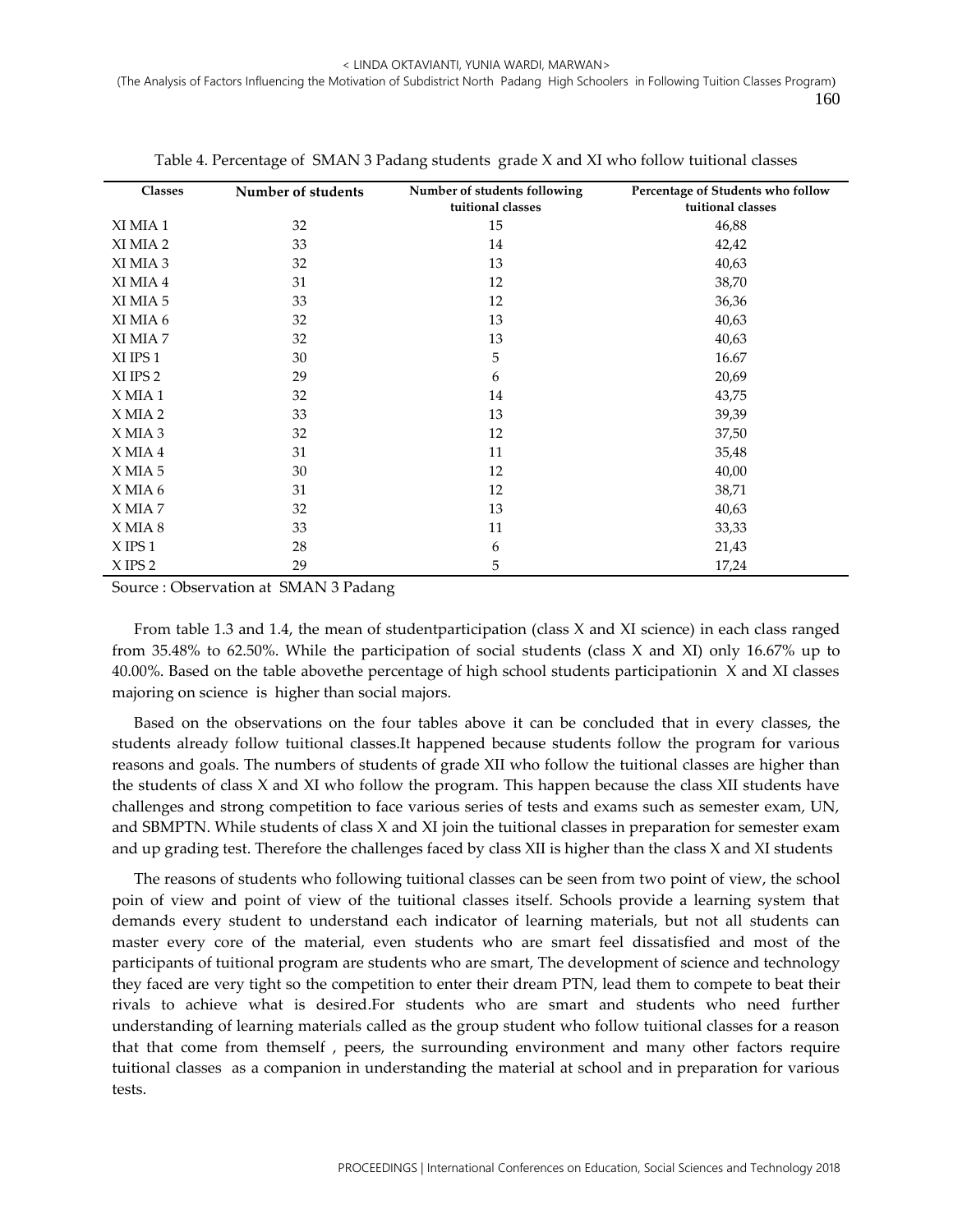While in terms of tuitional program point of view,tuitional classes provide different kinds of strategies and different learning tricks from theschools facilities in understanding the learning concepts. Rapid strategy in understanding the material offered by the tuitional classes make students interested in following the program because it makes them easier in mastering and solving various learning problems. In tuitional classes, students have been taught how to understand the problem and answer the right questions in a short time.

Based on the description above the number of students who follow the program is due to the motivation that comes from within and from outside the student itself. There are various factors that motivate students to follow the tuitional program. So does State Senior High School in Subdistrict of North Padang, SMA Negeri 1 and SMA Negeri 3, where both are included as favourite schools in Padang city. The schools chategories as a favourite schools because it has more value than other schools such as have a better accreditation because the students often get the highest achievement of the highest UN score in Padang region, then the percentage of students who received in colledge through SNMPTN are higher, and the acceptance of their students in universities throuh SBMPTN are higher. These reasons cause the students of these school join the tuitional classes in quite a high percentage. As we know, to enter the favourite school or colledge, the students should follow several test depending on their respective school policies. From thoseexplanation, it has been seen that the fighting power and competition to enter favourite schools are so high so that students who graduate from the schools must have an excellent potential and academic, then the competitiveness among students in seizing the achievement also hight. Moreover, most of them get financial and moral support from their parents. So concerning the requirement for mastering the learning materials, facing a high level competition and sharpen their skills, the students decided to follow the tuitional classes program.

While the tuitional calsses program taken by students is diverse, starting from the up level programe,the national exam preparation program plus intensive program for entry State University and super intensive program for enter state Colledge. Based on the program of tuitional calsses, the researcher conducted the initial observation by interviewing the parents of the students who involve their children in tuitional classes. There are several reason appears for joining the tuitional classes program such as to make their children directed and trained in solving school matters more intense than in school.

Tuitional classes program claim as a capable institution and trusted to contribute in olympic. They are trusted to make the students get achievements in schools and participate in physics olimpiad competition, mathematics, economic and other saintific contest. They are also contribute to guide the students to acheive high schore in Trials National test and graduated in desires State Universities. Tuitional program has an important role in improving learning motivation so that students can goes to next level in schools or achieve national or international level. Tuitional program also become a problem solving for students in solving learning difficulties and able to increase students confidence to compete. Another factor that affect the students participate in tuitional program is students can get acquintance with students from other schools, knowing teachers who are proficient in discussing the problem of test or exam questions and fill in the blank time used for mastering the subject matters in schools.

The motivation of students to follow the tuitional classes program in the institutions is to achieve success in learning school subject matterials, can understand and master the subject givent at school, get the value of rehearshal, exam semester and a good national exam, feel comfortable in following teaching and learning process, obtaining important information about state universities and information about the majors or study programs of state university related to higher level of study and socialize with other student in tuitional classes environment.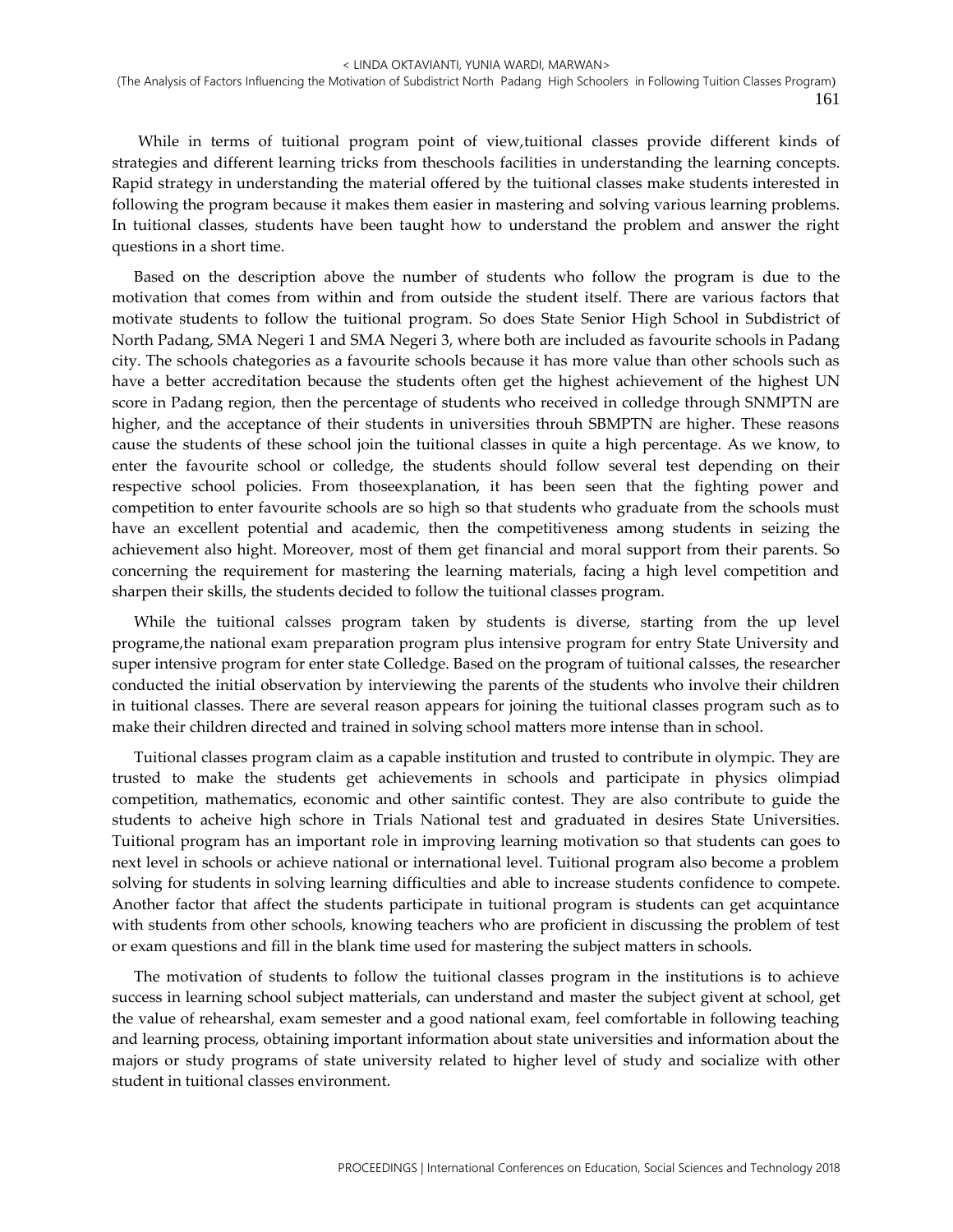Based on the phenomenon above, there are various motivational factors seen to influence the students to folloing tuitional classes. Based on literature or theory that has been found previously, the following describes the supporting theories based on the phenomenon that have already occured.

Putra et al (2014) explain that the intrinsic motivation of students followingtuitional program is self potential, learning attitudes, and improvement of achievement. Whereas the extrinsic motivation of students followingtuitional program is learning strategy and learning environment.Widodo (2016) said student motivation to follow the tuitional program comes from themselves, the encouragement of peers, or parents. In addition, according to Valerio (2013) tutoring activities such as private learning conducted by students with various reasons such as student typology, curriculum implementation, and continuous learning. Dimyanti and Mudjiono (2010:97) argue that the students physical condition can affect students learning motivation. A healthy and fit physical condition will have a positive effect on individual learning activities. Conversely, a weak physical condition or pain will inhibit the achievement of maximum learning results. According to Djamarah (2011) Learning attitude is something that has not been known to encourage students to learn and find out something. Students take attitude with their interest in an object. Students have confidence and stance about what they should do. It is the attitude that underlies and leads to the act of learning. Thus, the attitude of the student can be influenced by motivation so that he can determine the attitude of learning. The individual's attitude toward a project involves emotion (feeling happy or unhappy), direction or avoidance of the object and a cognitive goal that is how the individual imagines or perceives something. Djamarah (2011: 163) also suggests the size of a learning achievement will affect the student's learning intensity. So it can be concluded that student achievement affects the learning intensity, then the students will always spurred to increase the intensity of learning both in school and outside school by following tuitional classes program to improve learning achievement. According Ahmadi (2008: 77) Learning difficulties is a situation where students cannot learn properly. Learning difficulties are conditions of learning process characterized by certain constraints to achieve learning outcomes. Learning difficulties are not always due to low intelligence factors (mental factors), but can also be caused by non-intelligence factors. Thus, a high IQ does not necessarily guarantee a success in learning, so learning difficulties are factors that determine the motivation of students following tuitonal classes. According to Tjiptono (2008: 24) satisfaction or dissatisfaction of students as service users of educational institutions is the customer response to the evolution of discrepancies perceived between the previous expectations and the actual performance of the product or in this case the services of educational institutions perceived, for that satisfaction in obtaining students when following the tutoring can improve students' motivation in following tuitional classes program with various learning guidance programs that have been described previously.

The goals of the students in followingtuitional classes program are to pass the national examination with the best value, accepted in state universities, and as a means in realizing their dreams. Competency Standards for Graduates in educational units are used as guidance for assessment in determining graduation of learners. In accordance with the Regulation of the Minister of National Education of the Republic of Indonesia No. 23 Year 2006 establishes the Graduate Competency Standards (SKL) for the elementary and secondary education units. According to Alma (2004: 382) The existence of the location or place of tuitional classes institution can influence the motivation of students to follow the program in that place. The distance of tuitional classes location to residence or the distance to school is important in determining their choice because students will wonder whether the place can be reached by public transport or not. The consideration also including whether the place located in a comfortable environment. According to Alma (2004: 383) learning facilities or physical appearance of buildings of tuitional classes program also affects the motivation of students in choosing the institution. According to Alma (2004: 383) a process in learning activities at the institutionof tuitional classes, able to create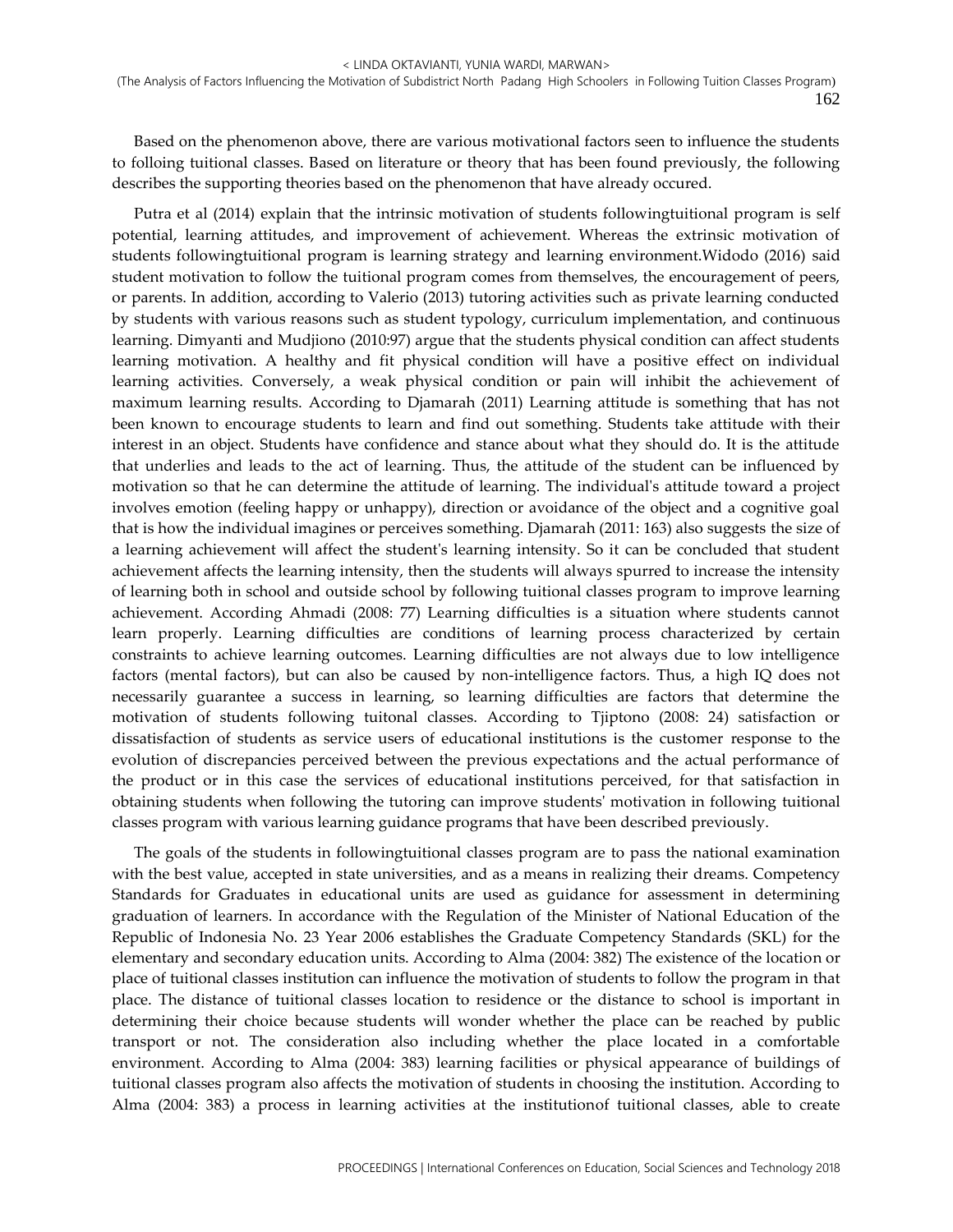conditions that lead students to be motivated to do learning activities. Teachers or instructors in learning process make efforts to grow and provide motivation for students to do learning activities better. According to Nasution (2004: 98) Promotion is activities of a company designed to provide information, to persuade or remind the other parties about the company concerned and the goods and services offered. Promotion is an activity that can motivate students in taking decisions to follow a tuitional classes program in certain institution for example with the existence of discounts and other bonuses.

The teaching staff can be a reference to motivated students or parents in attending a tuitional classes program. According to Alma (2004: 378) parents of students or students have an understanding of good teaching staff, 1). Lecturers who have scientific competence can master the material that becomes the tutor's responsibility. 2). Authorization in teaching methods. Students and parents desires the tutor can explain the lesson fluently, systematically and easily understood, able to master the class and have the skills in discussing material matters quickly and accurately. 3). Emotional control. Students expect the tutor to be not emotional, not irritable, have no armaments, not pretending to besmart, can communicate well with students, and friendly. 4) Discipline. Students are happy with the disciplined tutor, Kwartolo (2005) states that tutor is qualified if they have personal competence, social competence and professional competence. Slameto (2010: 60) states the family environment as the elements that affect the motivation of students following tuitional classes as the way of parents in educating and understanding the counseling learning given outside the school through the tuitional classes program. Dimyanti (2010: 97) statethe student environment that can affect students' learning motivation include the natural environment, residence or family, peers, and community life.

The literature stated will form factors that influence the motivation of students in following the guidance of learning.

### **Method**

In accordance with the problems studied, the type of this study is descriptive eksploratif.Population of this research is 976 students ofState Senior High School in subdistric North Padang.The technic of sampling in this study is the sampling areas with the number of samples are 284 people. The type and sources of this study used primary data. Instrument in this research is questioner with likert scale.

Data collection techniques use two stages: (1) Preparatory stage, the preparation of instrument and instrument verification. The instrument used is questionnaire for student motivation in followingtuitional classes. Instrument preparation activities in this research aim to compose and develop the grids and grains that will be used as the contents of the research instrument (2) Implementation stage is in the form of data selection through research instruments respondents who become sample of the research.

The data analysis technique used to process the result of this research is factor analysis and descriptive analysis with SPSS media. Analysis of this factor aims to determine the factors in motivating factors of students who follow the tuitional classes program. Meanwhile descriptive analysis used to see the visible picture based on factors that have been formed.

### **Results and Discussion**

To analyze the research, the data is processed by data analysis techniques as factor analysis, and descriptive analysis. Factor analysis used to determine the factors that formed from various factors analyzed, while the descriptive analysis used to describe the factors that have been formed. Factors that have been reduced have beennamed, where the naming factor depends on the names that become a group on the interpretation of each analysis and other aspects, so that this naming is subjective and there is no definite provision in naming these factors (Santoso and Tjiptono , 2001: 269).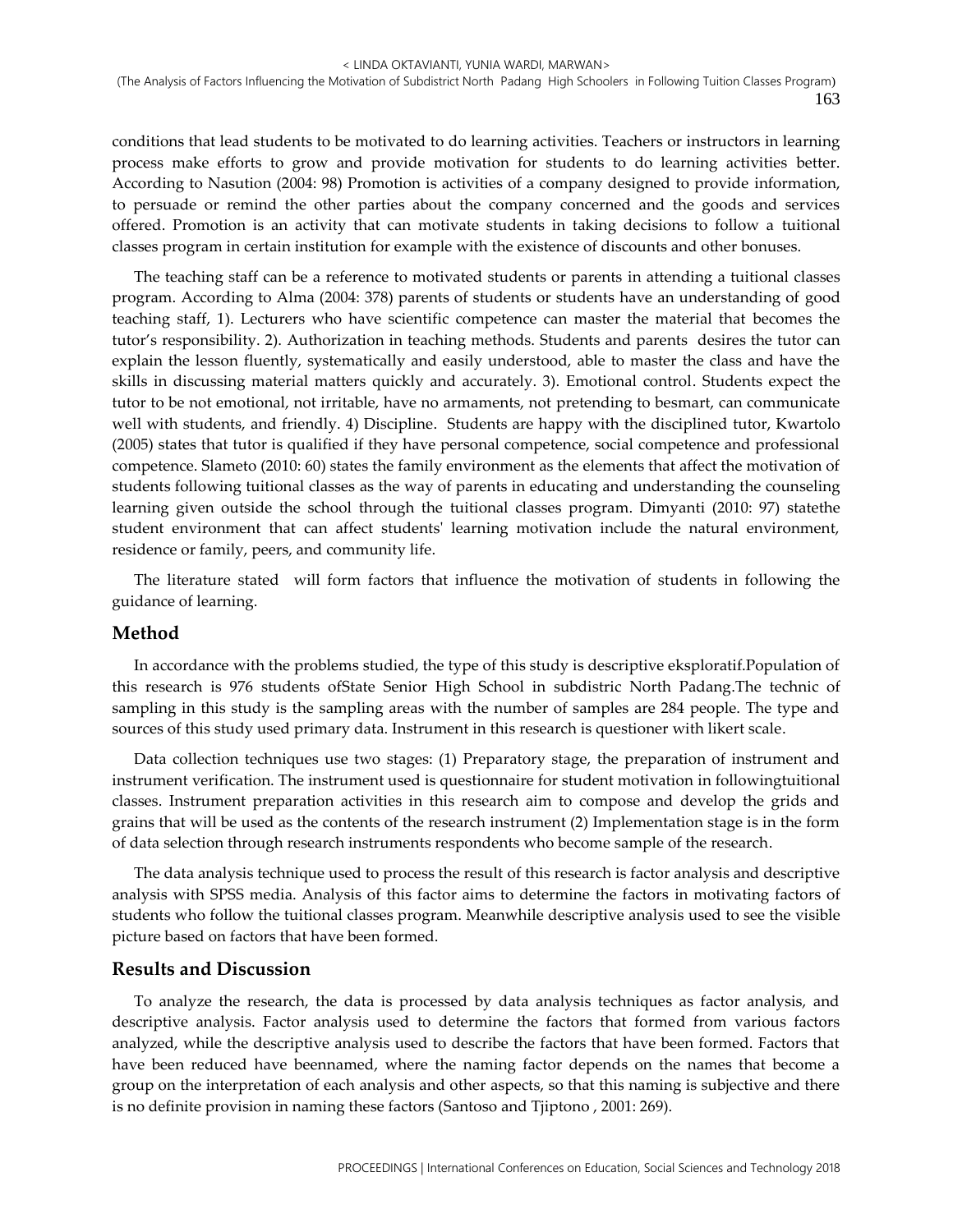| No.            | Indicator             | Factor                | <b>Eigen Value</b> | <b>Loading Factor</b> |
|----------------|-----------------------|-----------------------|--------------------|-----------------------|
|                |                       |                       |                    |                       |
| 1              | Self Potential        | Learning Competition  | 8,396              | 0,738                 |
| $\overline{2}$ | Self                  |                       |                    | 0,808                 |
| 3              | Physical condition    |                       |                    | 0,555                 |
| 4              | Learning attitude     |                       |                    | 0,819                 |
| 5              | Learning difficulties |                       |                    | 0,624                 |
| 6              | Satisfaction          |                       |                    | 0,717                 |
| 7              | Lecturer staff        |                       |                    | 0,736                 |
| 8              | Curiculum             |                       |                    | 0,554                 |
| 9              | Peer friends          | Motivational Learning | 2,596              | 0,702                 |
| 10             | Location              | Support               |                    | 0,855                 |
| 11             | Learning Cost         |                       |                    | 0,802                 |
| 12             | Image                 |                       |                    | 0.699                 |
| 13             | Learning Facilities   | Learning Quality      | 1,516              | 0,513                 |
| 14             | Learning process      |                       |                    | 0,701                 |
| 15             | Promotion             |                       |                    | 0,862                 |
| 16             | Learning improvement  | Learning              | 1,007              | 0,523                 |
| 17             | Learning motives      | Achievements          |                    | 0,608                 |
| 18             | Learning interest     |                       |                    | 0,779                 |
| 19             | Environment           |                       |                    | 0,541                 |

Table 5. Identification on factor's name

Based on the result of factor analysis, all indicators are eligible for further analysis and clustered into 4 variables with new names. The names of these new variables are (1) learning competence, (2) motivational learning support, (3) learning quality, and (4) learning achievement. The name given will be described as follows:

The first variable named the variable of Learning Competence with the highest eigen values 8.396.This name is given based on the variables included in this group, namely (1) Self potential factors, is the talent and ability that specify the student's motivation in followingtuitional classes program, whereas after getting the subject matter in school students can polish their skills by following the program. (2) The factors of student selves, the students follow tuitional classes on their own desires. This factor arises because the self awareness of the students, (3) Physical condition factors, is a psychological condition that encourages students when learning, (4) learning attitudes, is the mindset of students to interpreting the lessons that learned in school and tuitional classes that assist students in self-actualizing. (5) learning difficulty is an obstacle experienced by students in implementing learning so that students look for various alternatives and solutions to learning materials and solving problems - perceived difficult problems, (6) satisfactionis the conformity between expectations and reality, or the reality that got bigger than expectation.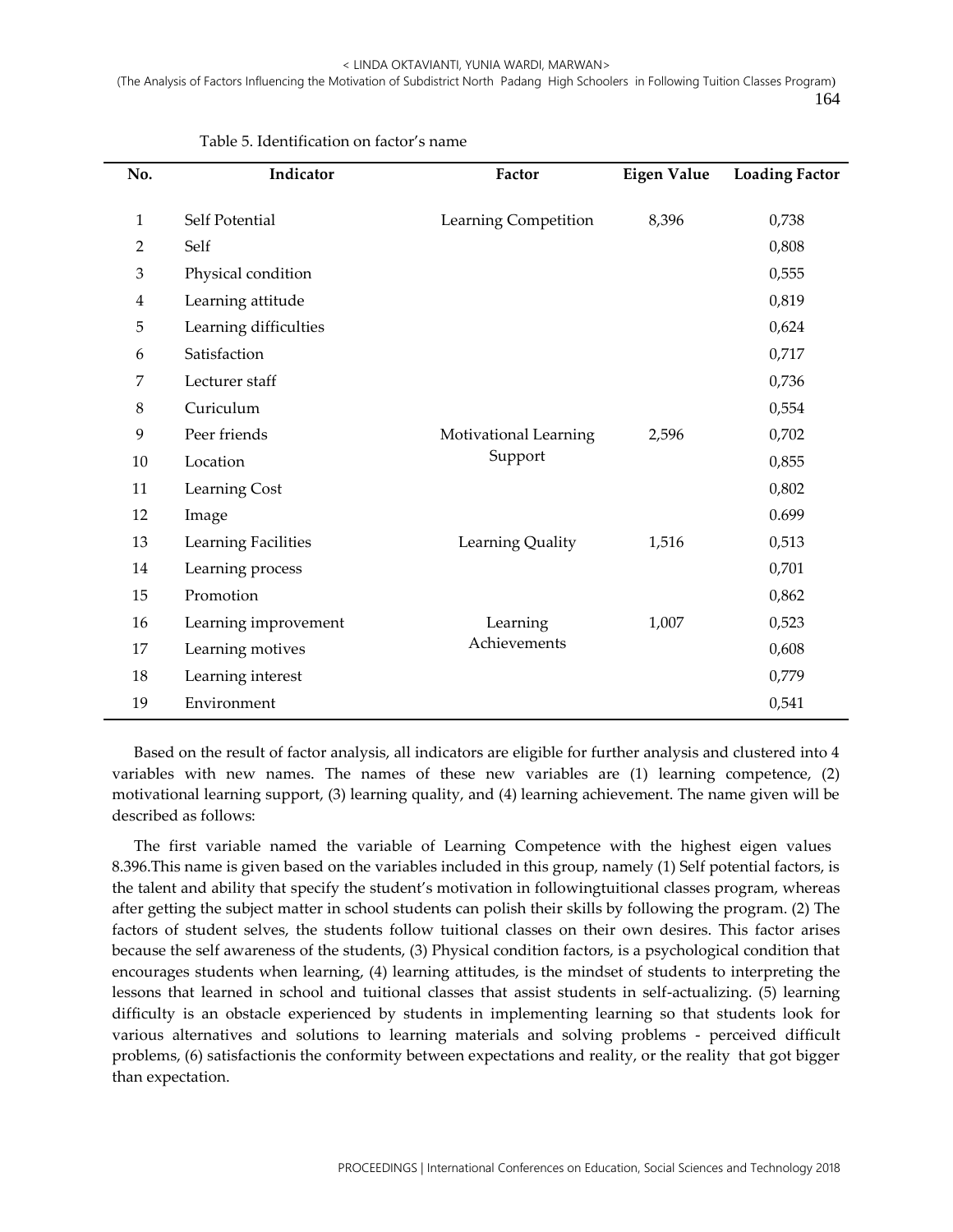(7) Teaching staff, by providing strategies and ways of learning that make students quickly understand each core of learning. Each student has a different understanding on the different learning materials. For students whodo not understand with the material presented in the school, looking for escort teachers in tutoring classcan make them better in understanding the material presented, while for students who already understand with what is taught by teachers in their schools also need a tutoring for further development of the problem because the limited time of their PBM with teachers at school whereas in tutoring classes, students have a lot of time with their tutor for solving learning problems. (8) The curriculum, which consists of KTPS and K13, students who feel confused in discussing the material based on their respective curriculum will be helped by tuition class'scurriculu because regardless of the curriculum they learn in the school, tuition center has its own curriculum that can help these students solve the problems they face.

This factor can explain the variant of 44.192% if viewed from the loading factor, the variable of learning attitude determine most of students motivation in state senior high school (SMA Negeri ) of North Padang District to follow the tuitional classes program with loading factor achieved0,819, while the lowest variable loading on learning competence factor is the curriculum variable in the number of 0,554.

The second variabel is the variable of Motivational learning support with eigenvalues around 2,596. These variables can explain variant diversityuntil 13,663. The name is given based on the variables included in this group, (1) the fact that the peer is related to the invitation of the friend encouraging the students to follow the tuitional classes program. Students who previously not following tuitional classes will join the program because of his friends who made him feel left behind in schools matter. (2) Location factor, the place of tuition program which is strategicfrom school and from student's house makeit is easier to facilitate student access to study, (3) learning cost factor, is the resources released by parents as a support for students in following tuition program. Competitive cost that can be reached by the parents as the basic benchmark for choosing an institution, (4) image, student's will view of the tuition center from theirreputation, good service, and the number of graduates students that received in state universities. When viewed from the loading factor, the location variable mostly determine the motivation of students to follow the tuition programby giving the loading factor in amount of 0.855, while the lowest variableof loading factor is the image variable 0.699.

The third variable named as learning quality variable with 1.516eigenvalue value. Factors in this variable are learning facilities, learning process, and promotion. These factors may explain the variant's diversity of 7.979%. When viewed from loading factor, the most determinant factor of student motivation to follow tuitional calsses program equal to 0.862, while factor with lowest loading is factor of learning facility that equal to 0.513.

Fourthvariable is learning achievements variable with eigenvalues equal to 1.007. Factors that exist in this variable are the improvement of achievement, learning objectives, interest in learning, and environment. These factors can explain the variant variation of 5.303%. The naming is based on factors included in this group, (1) learning achievement, related to the enhancement of student test scores that serve as a tool of evaluation to students ability. (2) The purpose of learning is the final goal expected by students after attending various learning activities undertaken when following the program. (3) Learninginterest is learning talent possessed by students in learning. Talent in learning can appear when students following the tuitionalclassses, learning talents that have been owned in the schoolcan be developed in tuition classesprogram, (4) the environment, the circumstances surrounding the residence such as family environments are able to encourage students in following the tuitional program. As viewed from the factor loading, the most determinevariables that motivate the student to follow tuitional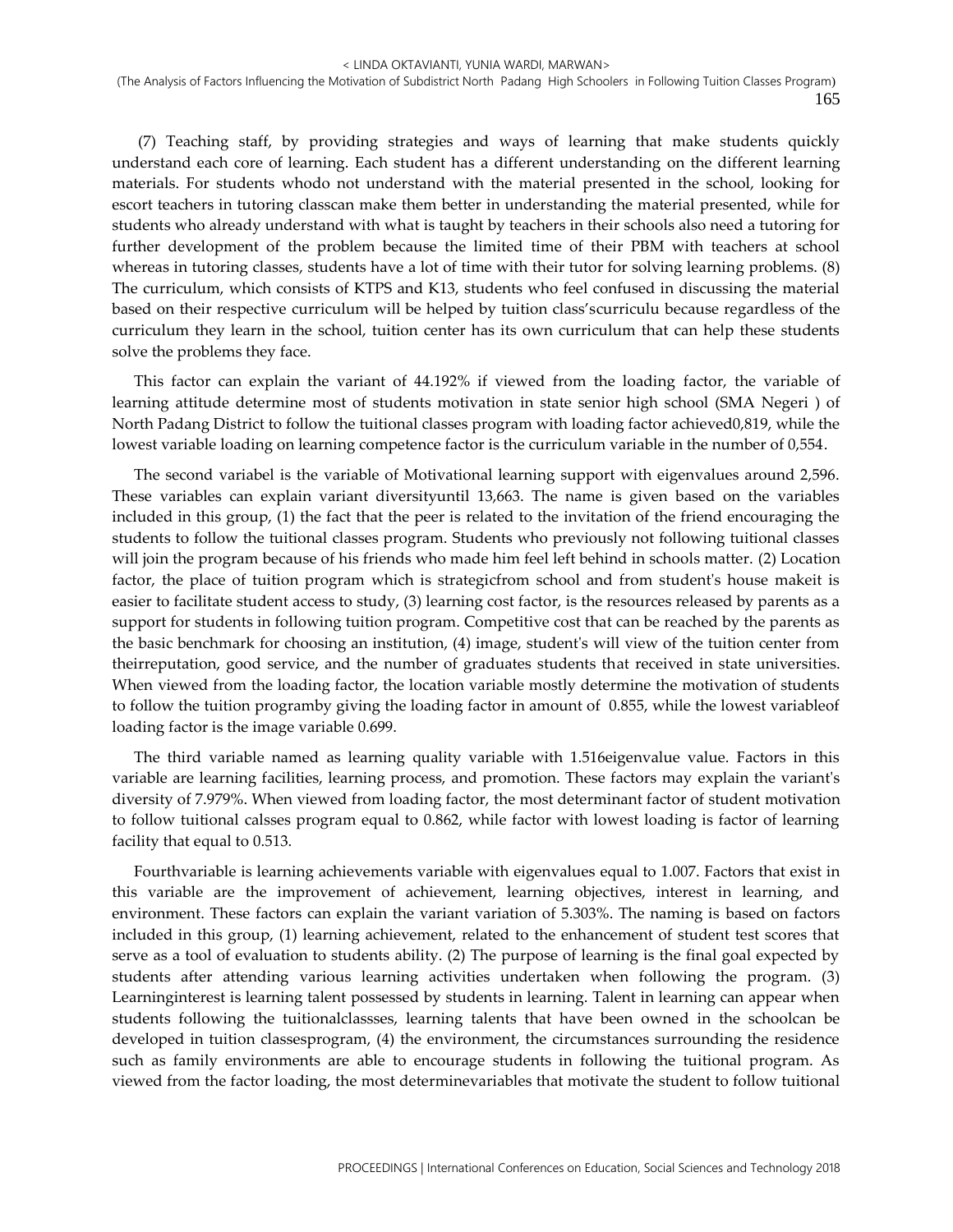classes program is learning interestvariable with loading factor 0.779, and the lowest is the enhancement of students achievement.

Based on the results of the research, four variables are obtained and can determine the motivation of students to follow tuitional classes program in State Senior High School (SMA Negeri) in North Padang Subdistrict. The variables are as follows:

#### **Learning Competition**

First variable is learning competence factor with the highest eigenvalues up to 8.396. The variabels in this factor areself potential, self, physical condition, learning attitude, learning difficulties, satisfaction, teaching staff, and curriculum, wherein this variable can explain varian diversity up to 44,192%. Viewed from the loading factor, the learning attitudes determinemost of the students motivation in followingtuitional classes program with loading factor of to 0.819 , while the lowest loading variable on the curriculum factor with a value of 0.554.

The name is given based on factors included in this group, such as (1) Self potential factors, personal ability possessed by each - student in solving various problem of learning at school, but because of limited time given when studying in school hence student develop their own talent in solving learning problem at tuitional classes. (2) Individual Factor, there is a desire within the students to be better at understanding the concepts and learning materials at tuition center, for these students, tuition center are able to solve their problems personally and they feel more intense to discuss material they do not understand, (3) Physical condition factors, students feel the excellent physical condition that can make them concentrate morewhen following tuition classes. It is also accompanied by high spirits, because it is often found that students whose spirit of learning is high even though their physical condition is less conducive are still learning in their tuitional classes. (4) The attitude of learning is the student's overall behavior and outlook towards the system and the method of learning they are faced. This attitude of learning determines the willingness of each student to follow tuition class's activities. Often found students take an action to learn more outside the school by following the tuitional classes and even among the students, many of them, take program more than one. It proves that students feel dissatisfied with studying in school, for that they take the attitude to learn in tuitional class that can help them in developing the competence of learning. (5) Learning difficulties, often every learning problem experienced by students in their schools need tuition classes as a solution. It is seen among many students who find it difficult to understand the material and problems in their study buttuition center they get answers to their questions both on the subject matter that they do not understand in school, or to problems that are difficult to be easier in the settlement. (6) Satisfaction, when all learning problems are solved in tuition classes then students who learn in the program will satisfy with the products provided by the program and they have a loyal attitude to their chosen tuitioncenter. Students get services that are in accordance with the reality they expected so they feel satisfied in studying (7) The teaching staff, learning intuition classes make the students dealing with lecturer staff or teacher that provides different strategies and ways of learning from what is obtained by students in school. Tuition classes program has a trick and a quick way to understand the concept of learning materials, and tricks to do things quickly and accurately. They get it fromtuition tutors. So the way of learning makes them easier to understand learning materials and easier in solving learning evaluation questions, (8) Curriculum, tuition class has an additional curriculum that can support the school curriculum. Students who experience obstacles in accepting the curriculum from their school go to tuitionclass for the concept of understanding toward the learning curriculum. This indicates that the tuition classes are able to provide school's curriculum implementation solutions. For example with the implementation of the curriculum 2013, many of the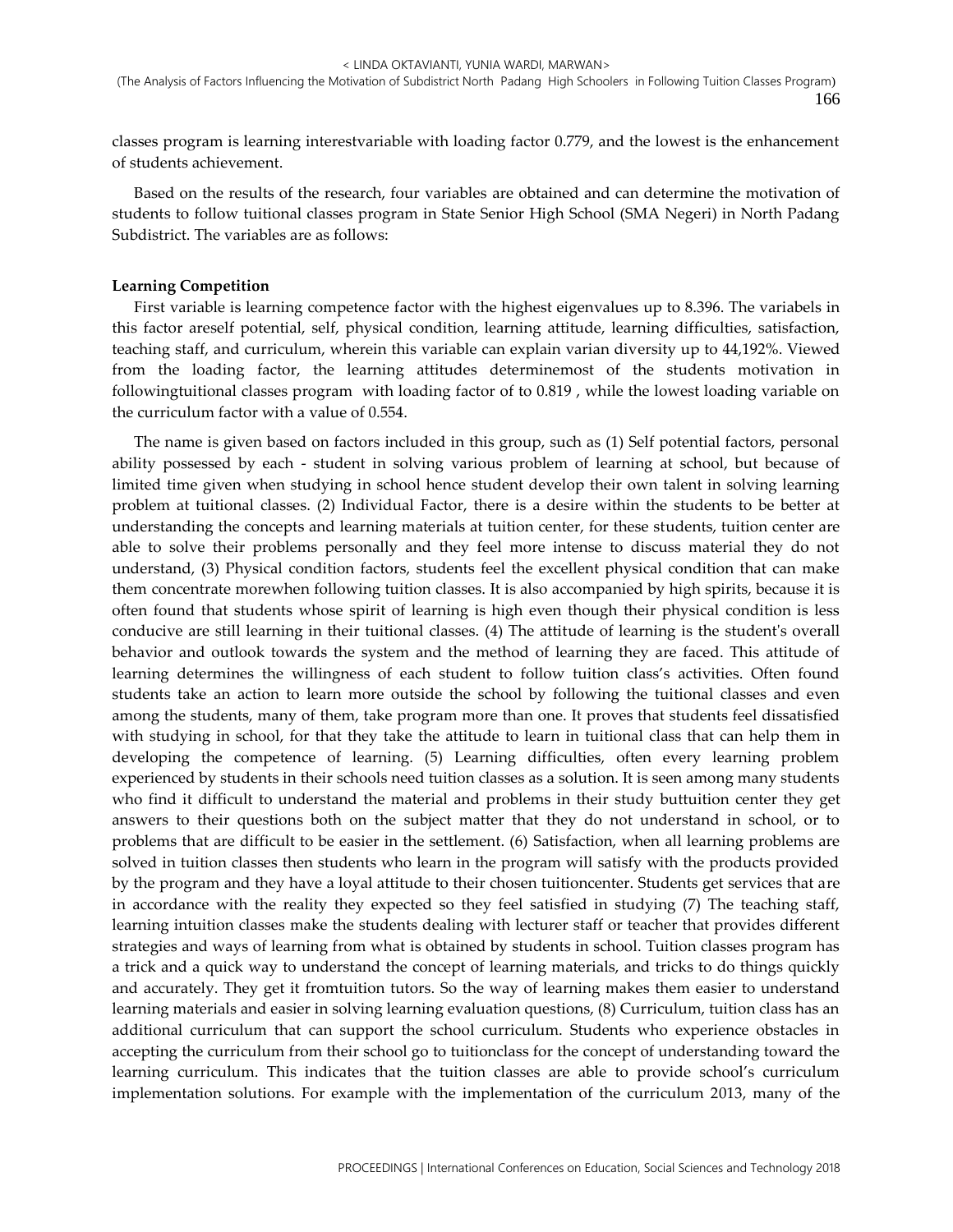students who do not understand the curriculum go to follow tuition classes and find solutions from the solving of the curriculum they studied.

The discussion about learning competition have been supported by Putra research, et al (2014) thatsaid the motivation of students who follow the tuition classes consists of intrinsic factors such as learning potential, learning attitudes, and improvement of achievement, while extrinsic motivation for students in followingtuition classes consists of learning strategies, and learning environments.

In addition Valerio (2013) said that the tuitionclass's activities can be done by students with various reasons such as student typology, curriculum implementation, and continuous learning. Dimyanti and Mudjiono (2010:97) said that the students physical condition can affect students learning motivation.The teaching staff can be a reference to motivate student or parent to join the tutoring program, Buchori (2004: 378).

#### **Motivational Learning Support**

Second variable named as motivational learning support factor with eigenvalues up to 2,596. The variables contained in this factor are peers, location, cost of study; the image of tuition center.This factor can explain the variant diversity up to 13.663%. When viewed from the loading factor, the location factor mostlydetermine the motivation of students to follow the tuitionclasses with loading factor 0.855, while the lowest loading factor is the image factor 0.699.

This naming is based on factors included in this group, as (1) peers, among the students who follow the tuition class, most of them are encouraged by his friends who have been in the program. It happens because they do not want to feel left behind from friends who had already followed the program.This is pointed to the attractiveness provided by peers in following the tutoring program. (2) Location factors, the accessible places that easily accessible from home or from school or the strategic location helps students to attend tuition classes. (3) The learning cost factor is a resource that is issued when following the program. Affordable and competitive prices are taken into consideration by parents to encourage their children to follow the tutoring program, (4) imagery, is a reputation of the tuition classes that can determine the student's choice to follow the classes. Such a good name or good reputation becomes an attraction for students to take tuition classes as a proper learning option.

This is in accordance with the opinion from Widodo (2016) who states that the motivation of students followingtuition classes outside the school comes from the students themselves and the encouragement of peers and parents.According to Alma (2004: 382) the existence of the location or place of tuition center can influence the motivation of students to follow the tuition classes as the place of learning. According to Eriany et al (2014) peers also affect the motivation of students in following tuition classesuntil 21.37%.

#### **Learning Quality**

The third variabel is named as the learning quality factor with an eigenvalue equal to 1.516. The variables found in this factor are learning facilities, learning process, and promotion. These factors may explain the variant's diversity up to 7.979%. When viewed from loading factor, promotion factor mostly determine student motivation to follow tuition classes with factor loading equal to 0,862 whereas the lowest loading factor is learning facility that equal to 0.513. Thenaming is based on factors which included in this group that are (1) Factor of learning facility, is infrastructure owned by tuition classes program or tuition center. The facilities are complete and comfortable to make students interested in following the classes. Completeness of facilities such as cleanness and comfortable classrooms, completeness of stationery and others that support the smooth learning process in the program. (2) Learning process is an activity of learning program that conducted in school has limited time so that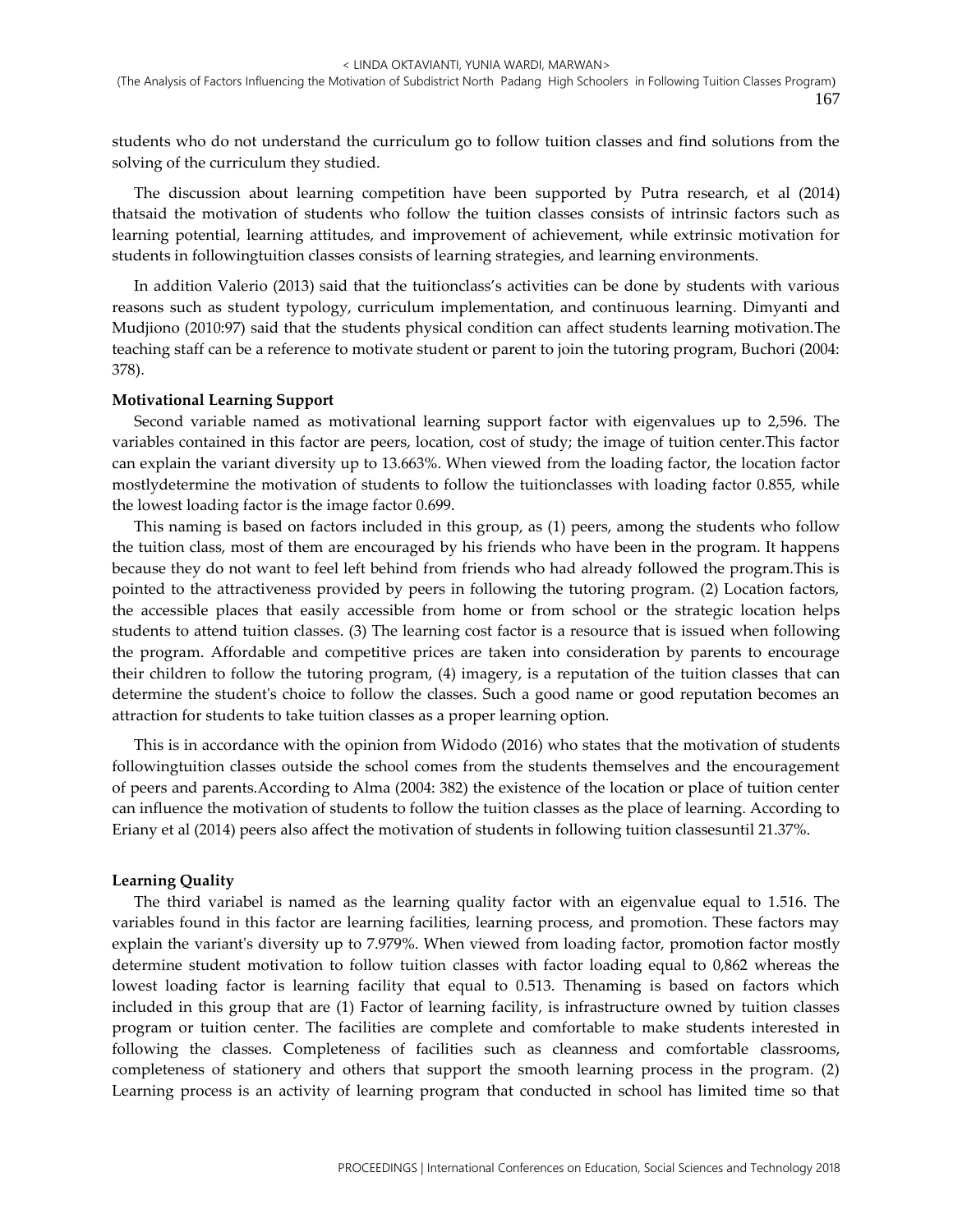students have tuitionclasses as a follow-up step for their learning process, so that they are expecting maximal time from learning process they can be reached. The learning process in tuition classes are more flexible and can be done personally by each student outside the obligatory study hours in the program such as consultation with the teaching staff can be intensively done personally by students to learn the materials of learning. So the students get two learning processes at once, in addition to regular meetings in the classroom, they can also consult themselves with the tuition teachers, where they do not get in school. (3) Promotion is an activity program conducted by tuition classes institute that can give information about the importance of tuition classes, excellence tutoring activities, and what is obtained by students when follow the course, so that the information given can attract students desire to learn in tuition classes.

The quality factor of learning is supported in the opinion of Alma (2004: 383) motivation to follow the tuition classes is influenced by the learning process and learning facilities. Form of physical appearance of buildings / learning facilities that serve as a place of learning in tuition center also affects the motivation of students in choosing the institution of tutoring. A process in learning activities at tuition center is able to create conditions that lead students to be motivated to do learning activities. According to Nasution (2004: 98) states Promotion is the activities of a company designed to provide information, persuade or remind other parties about the company concerned and the goods and services offered. This can be done by tuition center to be able to motivate students to follow the program.

### **Learning Achievements**

Forth variablesnamed asthe learning achievement factor with eigenvalues 1.007. The variables found in this factor are learning improvement, learning objectives, learning interests and the environment. These factors can explain the variant diversityuntil 5.303%. When viewed from the loadingfactor, the most determine factor that motivate student to follow the tuition classes is learning interest with loading factor up to 0.779. The naming is based on factors included in this group, (1) learning improvement is the improvement of learning evaluation result on school after the student follow the tuition classes program. The enhancement can be seen from the improvement of students' grades each semester, the average improvement of student report cards, as well as the acceptance of students in public universities. Sotuition classes program not only focus on the semester examination and the value of the report card, but also provide preparation for students to be able to graduate in state universities either through the SNMPTN line, or the SBMPTN line.

(2) The purpose of learning is the final goal that students want when following the program. The goal of each student is to get a good score when facing every exam in school, can solve the Olympic questions when participating in the Olympic race, choosing the right direction through the SNMPTN and SBMPTN. Students make this program as a means to realize the goal (3) learning interest, students often increase their learning interest when faced with new ways of learning, learning strategies that are different from those previously obtained. Tuition classes program has different strategies, ways, and tricks to learn so as to make students increase their interest in learning when in course. Learning interest that has been formed is developed by students so that students are fonder on learning. (4) The environment, the conditions that exist in the environment around students such as families who provide encouragement for students in learning attuition center. Parents of students who encourage their children to get good learning outcomes and able to continue their education to a higher level in accordance with the talents and interests of the child that make the parents play a role in putting their children to study in the tuition classes program because it can be used as a means to realize the wishes of their children.

The learning achievement factor is supported by Erianyresearch et al (2014) who states that the motivation of students in followingtuition classes is influenced by, the value / achievement while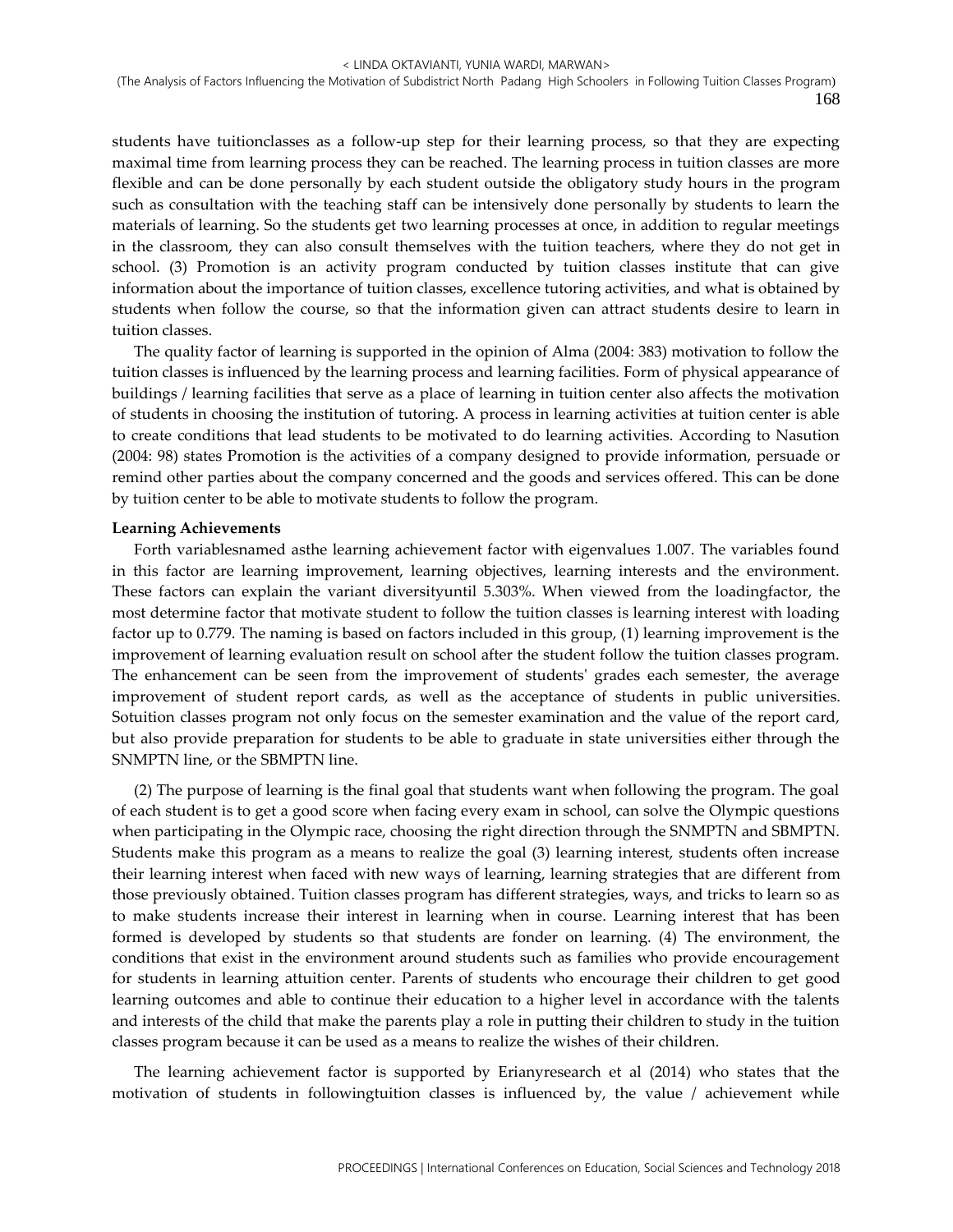following the tuition classes as 21.64%, the purpose of following the tuition classes 20.39%, interest on following tuition classes 15.85%, and family / environmental factor 45.80% and it is also influenced by other factors. Meanwhile, according to Putra et al (2014) enhancement in achievement and learning environment influence students' motivation to follow the tuition center that is in a good enough categories.

### **Conclutions**

Based on the results of the analysis and discussion, the conclusioncan be drawn as follows:

The final result of Kaiser Meyer Olkin (KMO) shows the number of 0.851 which is in satisfactory category. That means the value of Kaiser Meyer Olkin (KMO) can explain the variables that determine the motivation of students in State Senior High School of Subdistrict NorthPadang in following tuition classes program is good and is sufficient to be analyzed further.

There are four factors that determine the motivation of students in followingtuition classes as (a) factors of learning competence, the factors contained in this variable are, self potential, physical condition, learning attitudes, difficulty in learning, satisfaction, teaching staff, and curriculum (b) motivational learning support, factors that belong to this variable are: peer, location, cost study, and image (c) quality factor of learning, they are learning facilities, learning process, and promotion. (d) Learning achievement, factors that exist in this variable are the learning achievement, learning interest, learning objectives, and environment.

The dominant factor that influences the motivation to follow the tuitionclasses is the achievement factor.

# **Acknowledgments**

In writing this paper the author get a lot of help from various parties. For that the writer thanks and great appreciation to Prof. Dr. Yunia Wardi, Drs, M.Si as the main counselor and Dr. Marwan, M.Si as a counselor who has provided input and suggestions and patiently guide the author complete the writing of this thesis. Furthermore the authors also thanked to:1) The Dean and Vice Dean of the Faculty of Economics and staff and employees who have provided easeness in administration. 2) The chairman of Master degree Program of Economic Education Faculty of Economics of the State University of Padang, who has provided easeness in completion of this thesis. 3) Thesis examiner Prof.Dr. Busthari Mukhtar, Dr.Efrizal Syofyan, SE, M.Si, Ak and Sany dwita, SE, MSi, PhD, Ak. 4) Ladies and gentlemen in the Faculty of Economics, especially the Master Program of Economics Education and employees, who have helped the author during his studies in this beloved alma mater. 5) Headmaster of SMA Negeri 1 Padang and SMA Negeri 3 Padang. 6) Students - students of SMA Negeri 1 Padang and SMA Negeri 3 Padang are helpful and willing to be the object of research in the implementation of this research. 7) Especially for families who have given prayers, encouragement and material to the author so that the author can complete this thesis and 8)Friends of the same fate and arms in the Master Program of Economics Education and all those who have helped who can not be named one by one.

### **References**

Ahmadi dan Supriyono. (2008). *Psikologi Belajar.* Jakarta: Rineka Cipta.